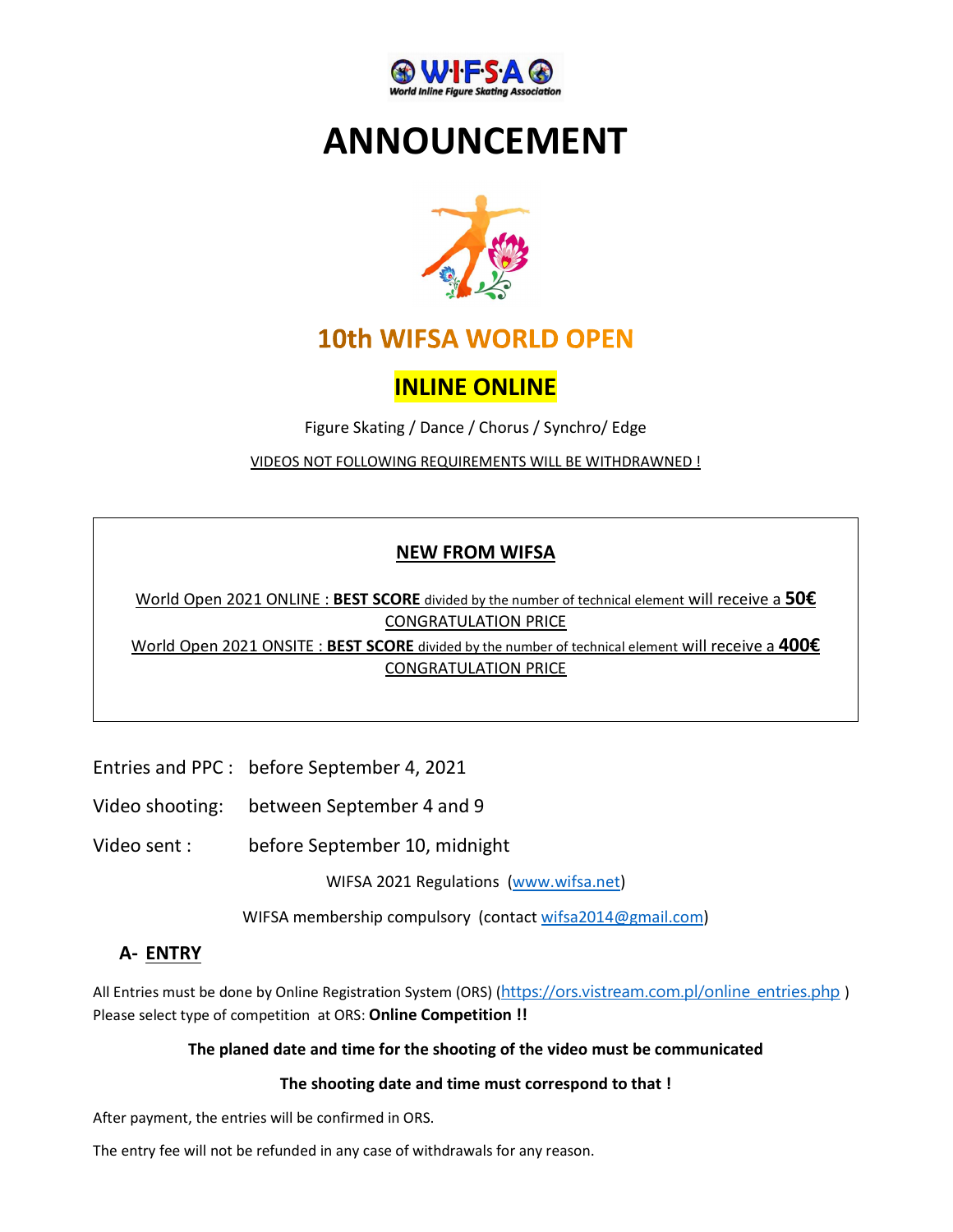#### Bank information :

Company name: WO2021 Jan Mościcki Address: Jałowcowa street 27/1 04-955 Warsaw, Poland Phone: +48606661541 Bank: mBank S.A. Formerly BRE BANK S.A. (Retail banking) LODZ, POLAND, post office box 2108, 90-959 Łódź SORT CODE 11402004 Account number : PL70 1140 2004 0000 3812 1307 3145 BIC/ SWIFT: BREXPLPWMBK Transfer title : IOWO\_Div\_Name Entry fees : 4th and 3rd Divisions, Edge : 30€ Silver & young Elite Division (up to Novice B + Adults) :  $40 \epsilon$ Elite Division SP + FS / CD + FD, Groups  $50 \epsilon$ 

Payment must be made before September 4, 2021

#### B- VIDEO & PLANNED PROGRAM CONTENT

All Planned Program Content (PPC) must be entered into ORS with entry in required time.

#### C- VIDEO SHOOTING REQUIREMENTS

All videos must be made in an indoor or outdoor Gymnasium or safe place arround, 40m x 20m

Each video size no less than 400 Mo, no more than 900 Mo

If the skater is too small on the picture or too big (don't see the whole body, especialy the feet) the element will not be called and therefore not counted

Video camera or smartphone must stand on a fixed place in the center of the long barrier, at the judge place. Use of the zoom is compulsory

Only one skater/pair performance on each video

- There must be **one shot only** with no stop, (no cut in the video), like in a regular competition. The « rink » must be secured for the shooting. (If someone disturb the shooting or the skater it will not be possible to restart).
- The recording can be made with any kind of camera, smartphones are ok, as long as the quality of the picture and the zooming is sufficient (the skates must be at all time clearly visible, particularly at the jumps' landings).
- Framing of the skater must be no more than the top 2/3rd of the picture (a), the 1/3rd below the skater must be the floor (a). Framing of the skater cannot be less than 1/3d of the picture (b). When the skater is too far, use the zoom and when the skater is too close, preference should go to the feet.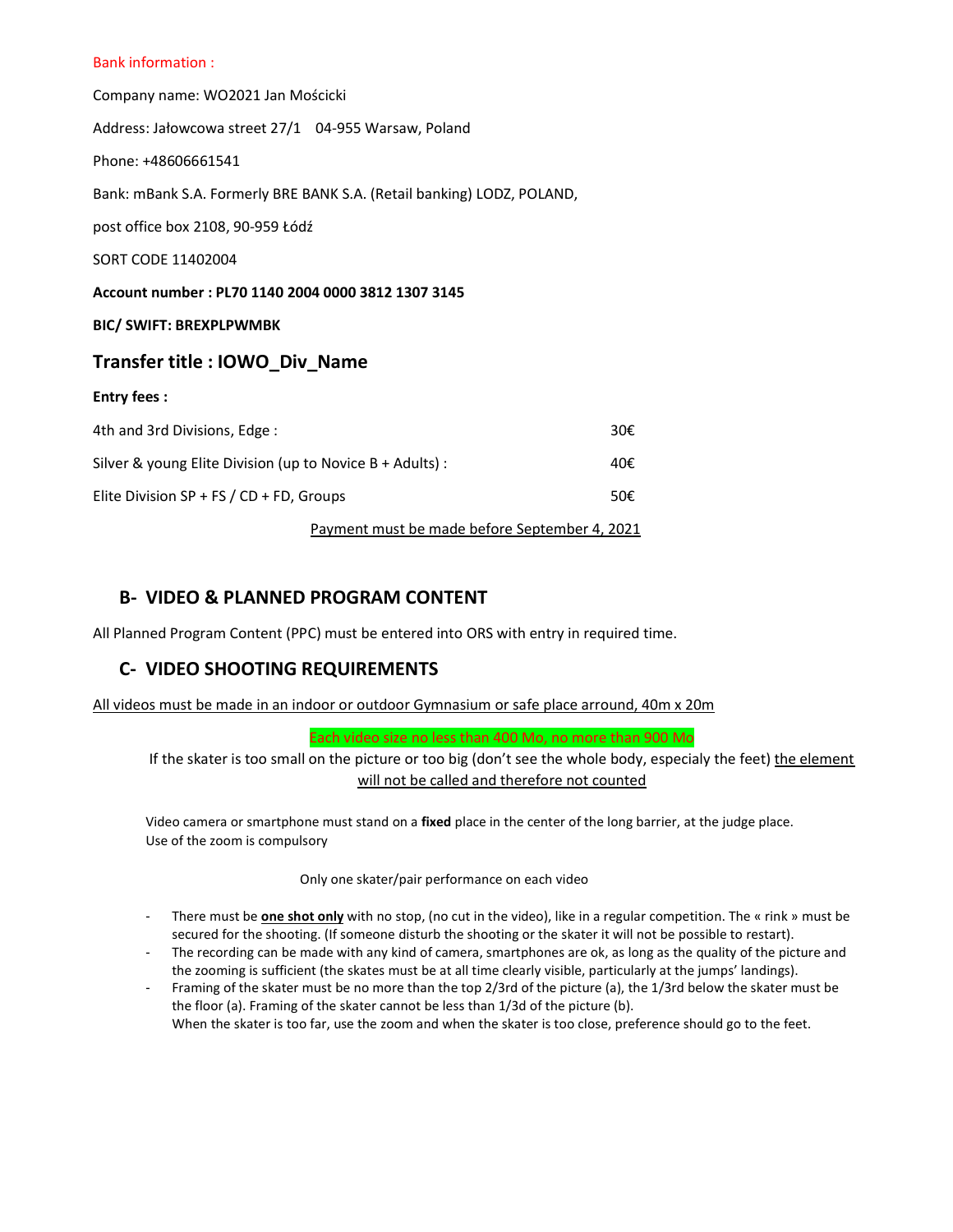

The video shooting must be made on the date at time of the appointement.

#### Procedure for recording the video

Fixed center of the long barrier (judge place), camera on all the time :

- 1) To the camera the skater must show using any mobile phone the date and time of the shooting and say her/his name.
- 2) Directly the skater goes to it's starting place
- 3) The music is played loud enough to be correctly recorded and the skater execute the program till the end
- 4) At the end of the program stop the recording and send it for upload, the date and time of the shooting will be recorded.

#### D- VIDEO UPLOAD

All videos should be uploaded through http://online.vistream.com.pl/<br>Deadline : Friday, September 10<sup>th</sup>, 2021 - 24:00 h (local time Warsaw)

Videos should be named as below :

Division\_Category\_Gender\_Segment\_Name\_Surname\_Nation

(example : 1st\_Junior\_M\_SP\_Johnny\_Rambo\_USA)

#### Legend :

Division : 1st, 2nd, 3rd, 4th, Edge, SyS, Chorus, Quartet

Category : Junior, Senior….

#### Gender :

- Single skating : L or M
- Couple Dance : ID
- Pairs : P
- Solo Dance : L or M and SD (eg for 1st Div in Junior Men Solo Dance : 1st\_Junior\_MSD\_......)
- Synchro : SyS